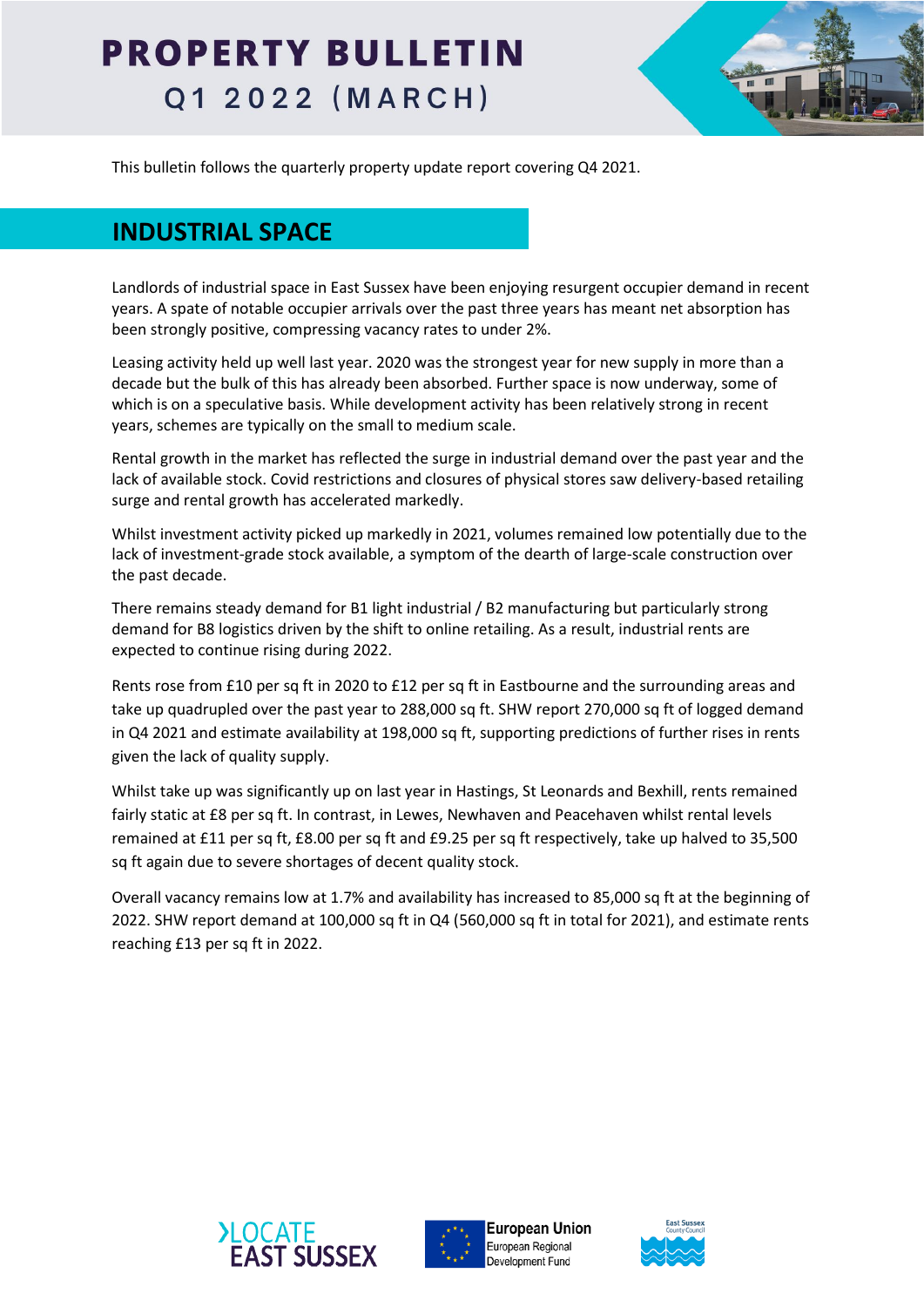

### **RECENT DEVELOPMENT SITE NEWS**

- At Swallow Business Park, Diamond Drive the 5<sup>th</sup> phase is nearing completion with only the larger units remaining 6,437 and 8,385 sq ft and one of 4,327 sq ft

- The second phase at Platform Business Centre, Haywood Way is expected to complete in April/May 2022 consisting of four units (Block D) totalling 8,500 sq ft. Three units are under offer. Phase 3&4 comprising Block C is under offer, Block B totalling 14,600 sq ft is available together with Block A consisting of four units of 1,313 sq ft each.

- ESK Eastbourne – commercial rather than residential led scheme being considered. Likely to be more viable now given current supply situation and rental growth trend

- Natewood Farm. B1(b) and(c) commercial business units and storage and distribution B8.

35 units in 5 buildings (single storey and mezz areas) totalling c .83,500 sq ft. Owners anticipate resolution of outstanding matters that have delayed the start of construction including highway access, drainage and movement of overhead power lines. May 2022 is potential start date for works with completion possibly towards end of the year. Decision not yet made on whether to build in phases or to build out in one go.

- Strong demand continues for commercial development land fuelled by logistics operators in the key towns. SHW report current commercial land values (£ per acre) are as follows:

Eastbourne, Hailsham and Polegate £1m Hastings, St Leonards and Bexhill £0.7m

Lewes, Newhaven and Peacehaven £1m





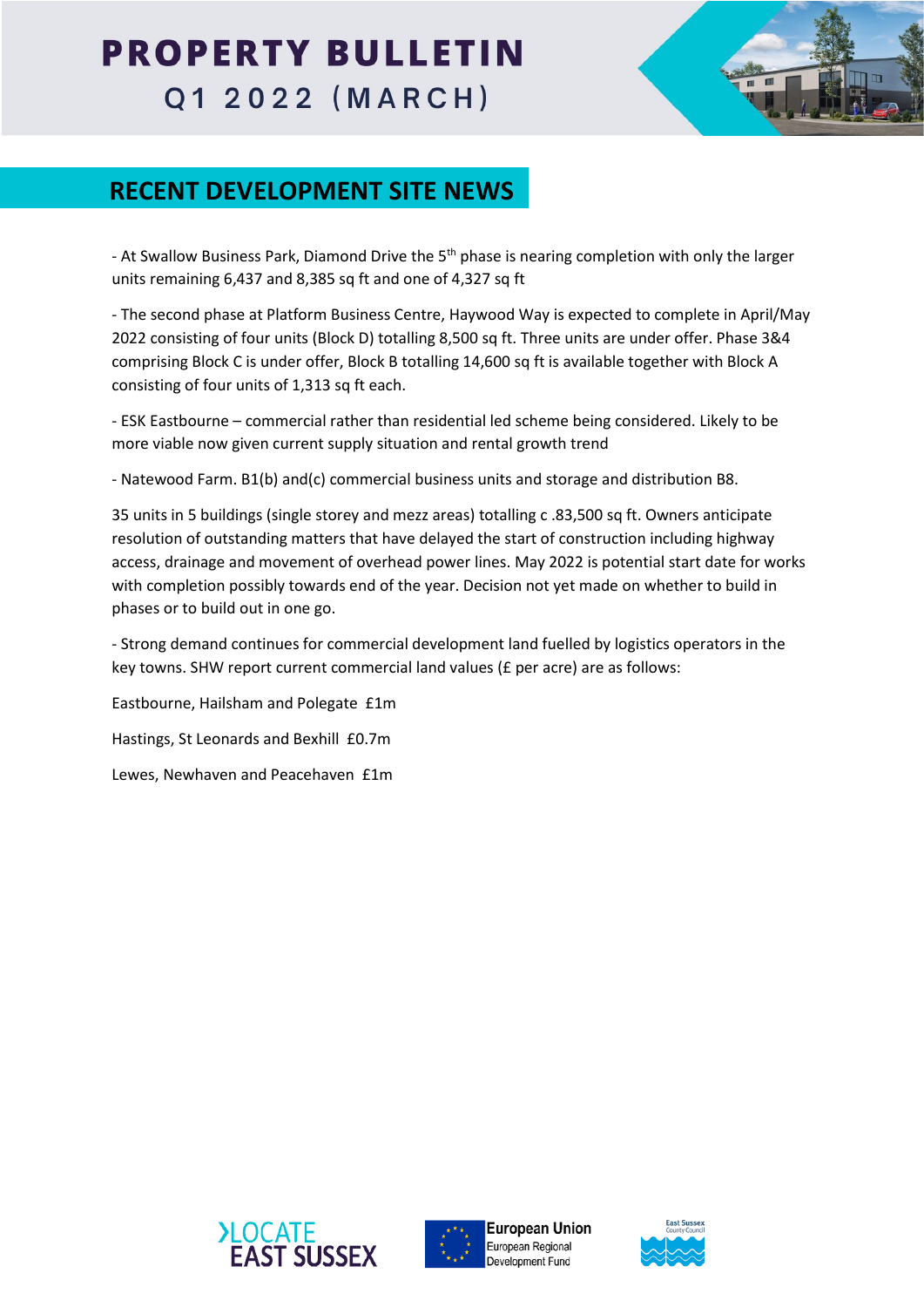

### **RECENT SALES**

- 1-9 Ivyhouse Lane sold in Jan 2022 for £4.1m on behalf of Blakemore Property Limited. Currently comprises 109,083 sq ft on 5.8 acres. Now being marketed by SHW&JLL and subdivision likely.

- Former Ambulance Station (1970's) at 10 Beeching Road, Bexhill sold in Jan 2022 for £1.17m by Flude.

- Hotchkiss Group Ltd (SHW) has sold the freehold investment in the Fire Protection Building, Chaucer Business Park, Dittons Road, Polegate, East Sussex to a private property company (Dec 21), pictured below.



The 1980's property comprises a single storey industrial premises totalling 20,020 sq ft, with offices and ancillary workshop and storage space on a site of c.1.17 acres. 10 bids were generated through the final bid process demonstrating strong interest for freehold industrial investments.

- Ashdown Business Park. John Lewis 50,000 sqft hub. Some interest from local businesses to take on the existing lease. Current rent is c.£400K but vacant possession not possible until August 22 which is frustrating interested parties as they require space now. Remaining plots 2a & 3 consisting of c.2.7 acres have exchanged subject to planning





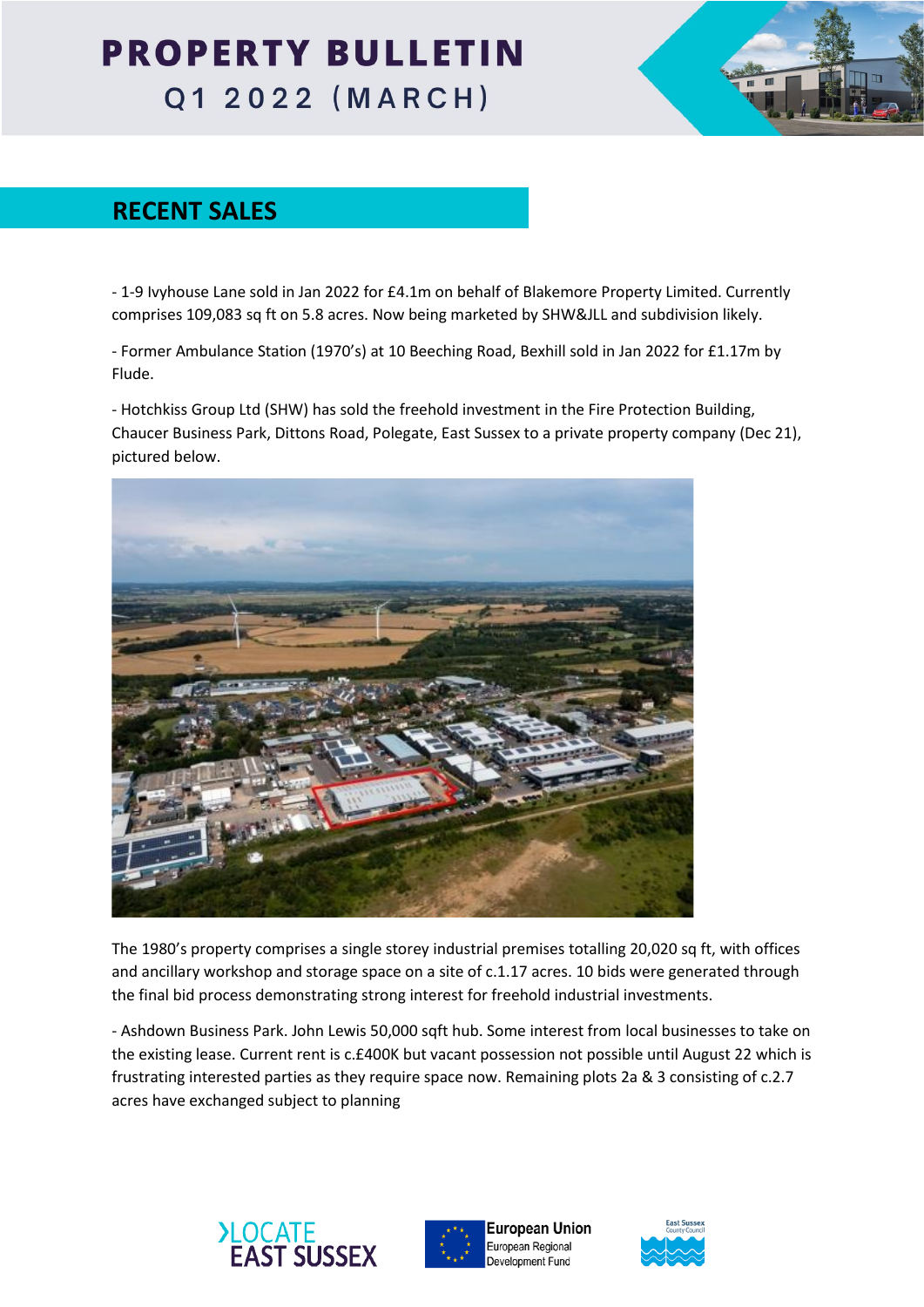

### **OFFICE MARKET**

In Eastbourne, Hailsham and Polegate office rents have remained static at £16 per sq ft and this seems likely for the foreseeable future.

Whilst take up is rising there continues to be a lack of available office stock due to planning changes in September 2020 that made it easier to convert office accommodation to residential use and rents deterring new speculative office development.

Demand for offices remains low in the main towns of Eastbourne and Hastings and available stock continues to reduce. However, occupier confidence is increasing on the back of lockdown restrictions easing and a growing realisation that office working has an important place alongside remote/home working.

Demand for flexible, serviced offices and small office suites has increased driven in part by the desire for more agile working and a better work life balance for employees.

Many businesses continue to monitor the situation before making firm decisions around how much office space they require.

There does seem to be growing business sentiment to upgrade existing space or move to quality in order to create a better working and more collaborative environment to deliver training, support and to attract and retain staff. This is translating into increased enquiries and market activity.

- In Uckfield the most recent purpose-built office is Kingfisher Court (2010) with rents around £15 per sq ft. 3 Horsted Square is offering functional space with rents at £9-10 per sq ft. Demand remains very localised.

- Only one purpose-built office (90's) in Crowborough. Basepoint at Pine Grove Enterprise Centre Crowborough has c.60 office suites and has soaked up a lot of demand on a flexible, 'easy in and out' basis.

- There is no office market in Heathfield

**- Sea Change Sussex**

#### **Bexhill Enterprise Park South**

High Weald House was ready for occupation in March 2020 just before the first Covid lockdown. It provides high quality office space offered on flexible terms. Occupancy currently c.30% but a potential new letting currently in solicitors' hands will increase occupancy to around 50% if it goes ahead.

Plots 7 & 8 have to date been reserved for large space users. There been serious interest for a large headquarters office development and from high tech companies.

Plot 2 was sold to Marstons for a hotel and pub/restaurant scheme but they have not developed out the site and the plot is currently under offer.





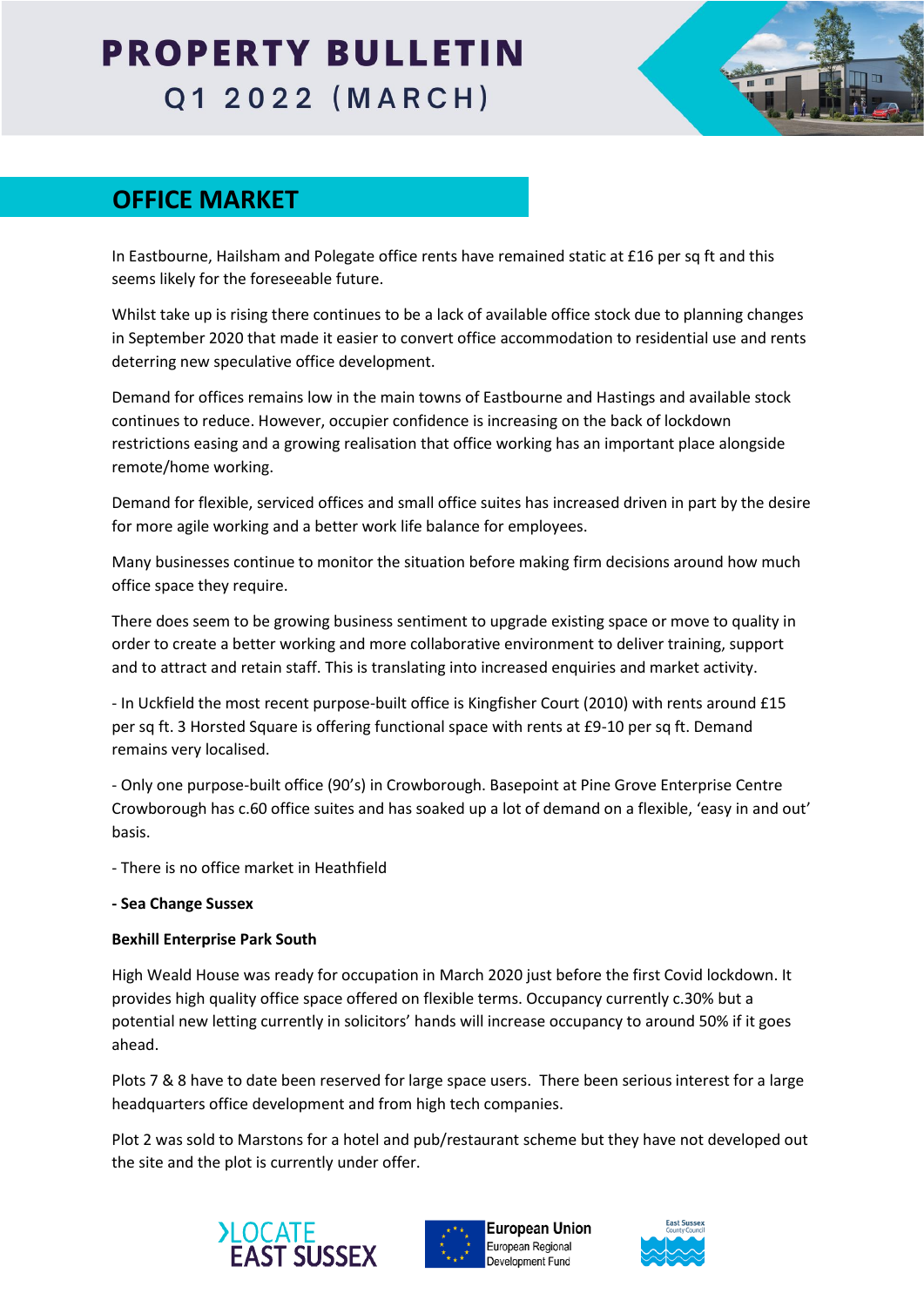

#### **Bexhill Enterprise Park North**

Part sold to developer Westcott Leach subject to planning, obtained in April 2021, for approx. 8,000 sq.m of industrial units. Sea Change Sussex are currently on site constructing the site's internal access road. Westcott Leach are planning to start on site later this year. Sea Change Sussex are in discussions with a number of large space users for the remainder of the site and feasibility is underway. These large requirements will not therefore be competing with the Westcott Leach development.

#### **Queensway North Innovation Park, St Leonards**

Planning application submitted approaching a year ago for 4,000 sq.m of B1 and B2. The site is designated in the local plan for industrial uses. Access road already constructed. Sea Change Sussex are still waiting for the planning determination.

#### **Pacific House, Sovereign Harbour Innovation Park, Eastbourne**

Modern multi-let business centre with office units offered on flexible terms. All remaining vacant units currently under offer.

#### **Sovereign Harbour Innovation Park, Eastbourne**

Sites available with outline planning consent for up to 94,000 sq ft of B1. Site adjacent to the community centre is under offer, subject to planning for office use.

#### **Innovation Centre, St Leonards**

Multi-let business centre with office and workshop units offered on flexible terms. Occupation levels rising again back towards pre-Covid levels.

#### **Creative Media Centre, Hastings**

Multi-let business centre with office units offered on flexible terms. Occupation levels recovering again from the impact of Covid.

Generally, Sea Change Sussex were busy in the run up to Christmas with a high number of enquiries and viewings resulting in new lettings being completed. There has been a further pickup this year. Enquiries continue to increase but are not yet back to pre-Covid levels. However, the enquiries they are receiving now are generally more serious with a higher conversion rate.





European Union European Regional Development Fund

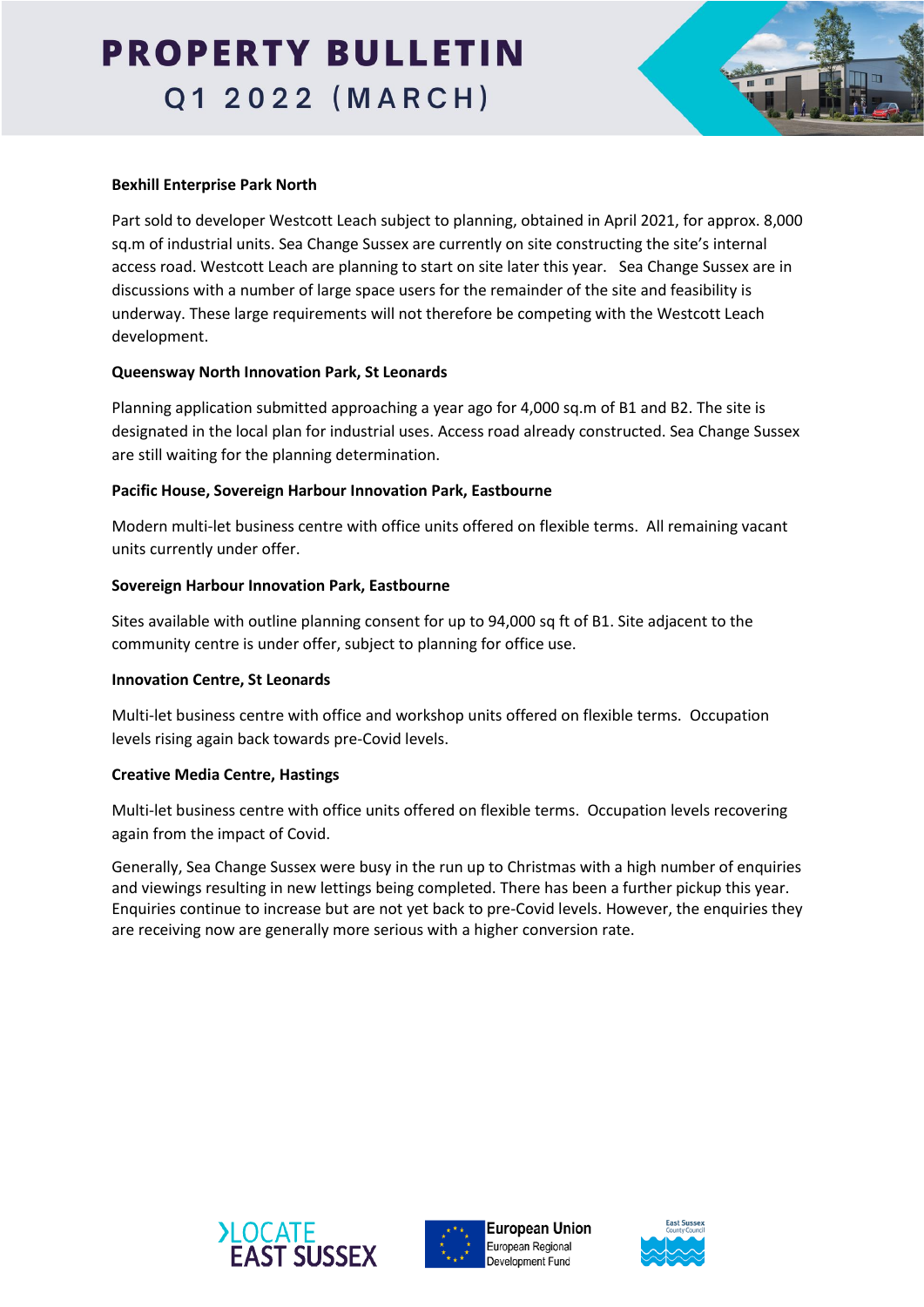

### **RETAIL MARKET**

Prime retail continues to struggle in the key towns. Generally, demand is weak except for good quality high street parades with strong covenants and units with development potential. A good recent example is the sale last month of 17 High Street Uckfield, by Tellon Capital to a private property company for £695,000, reflecting a net initial yield of 7.52%. The 5,059 sq ft retail unit (pictured below) is situated in a prime high street location opposite Waitrose and let to WH Smith Retail Holdings limited with 5.5 years remaining on the lease, at a rent of £55,000 per annum.



The smaller rural market towns such as Uckfield have proved quite resilient helped by parking concessions. The shift to home and remote working has helped to support local retailers with people shopping more locally.

There is good demand for the smaller retail units from independent retailers in Hastings due to a general lack of supply.

National retailers are generally not interested in the small Sussex towns. In relation to the larger shopping centres, footfall has not yet returned to pre-pandemic levels. Trading conditions continue to be tough for 'bricks and mortar' retailers struggling from the impact of Covid restrictions and huge surge in online retailing. Measures to deliver an improved retail and leisure entertainment experience for shoppers by local councils and owners are likely to prove critical.

Food discounters have active requirements but there is a lack of suitable sites





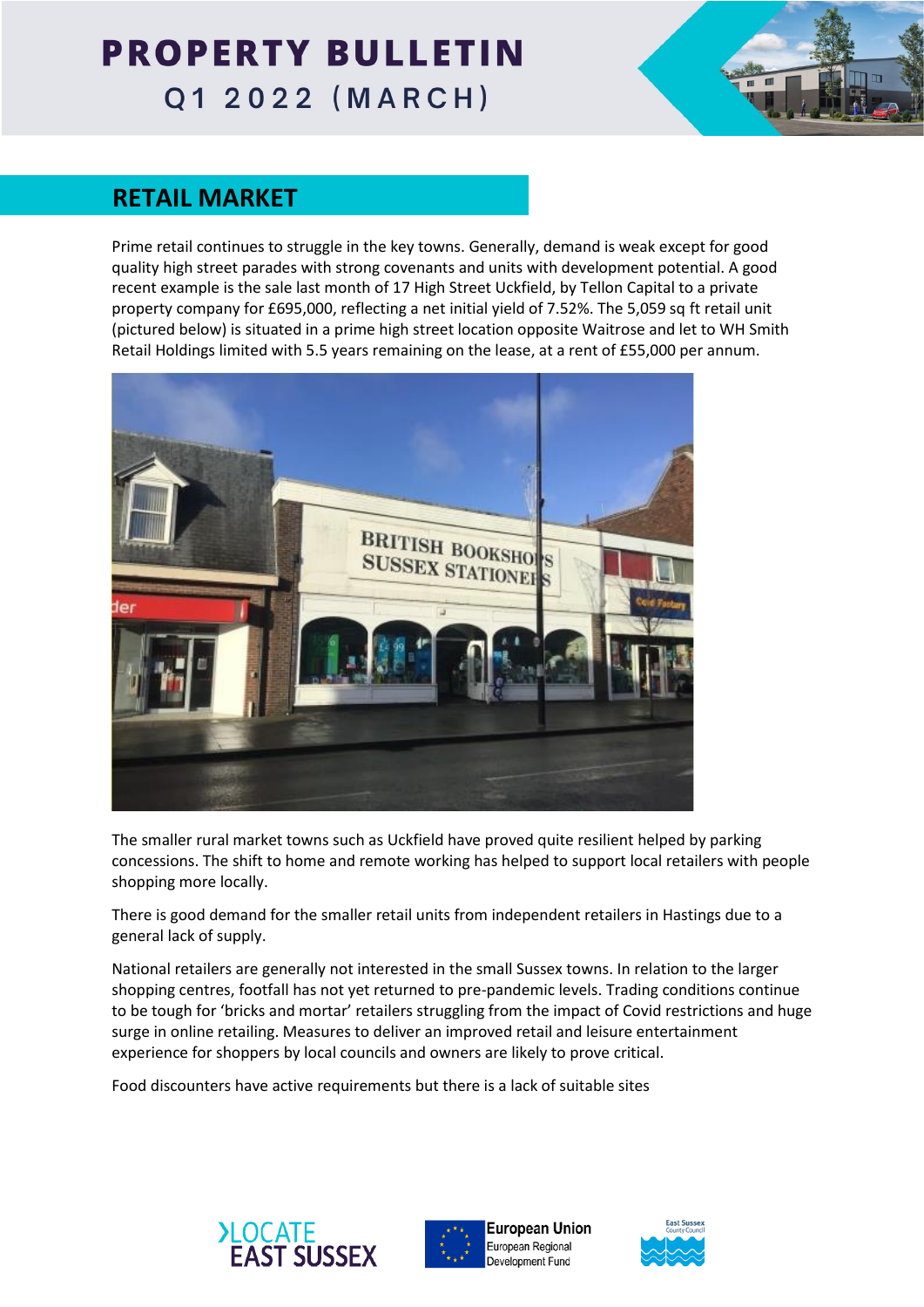KFC plan to open 15 new restaurants across East and West Sussex. KFC are focusing on three kinds of outlets: full sized restaurants, drive-thrus, and "urban small box" sites which fit into 1,000 sq ft. Most of their new restaurants are set to be drive-thrus, with 13 of the 15 new sites in Sussex set to become drive-thru restaurants. According to the company, drive thru sites are its most popular type and can be fit into vacant sites of more than 0.3 acres. Existing building conversions will also be considered and its restaurant options are considered where drive-thrus cannot be accommodated.

A new KFC in East Sussex is set to open or recently opened in:

Eastbourne Centre - Restaurant

Hastings North - Drive Thru

Lewes (A27) - Drive Thru

Uckfield - Drive Thru

The Hastings Debenhams store closed on May 4 last year. In December, a planning application was submitted to Hastings Borough Council seeking to open a games arcade on the unit's first floor.

The application states the arcade would include pinball machines as well as virtual reality and dance games.

Although the proposed arcade would only cover a small portion of the store, architectural plans submitted along with the application hint what could be done with the rest of the building. This could see an indoor soft play area, cafe, children's mini-golf area and a three-lane bowling alley all set up within the former store. The upper floors (15,000 sq ft) are planned for flexible/coworking space through Freedom Works with opening due late summer.

The application says 45 full-time jobs would be created

The former Debenhams unit in Eastbourne remains empty and is currently being marketed by Colliers.

Prime and secondary Zone A rates throughout East Sussex remain as reported in the last update:

**Rents for prime retail (ITZA) Secondary rents (ITZA)**

Eastbourne £70-80 psf ZA **Eastbourne £70-80 psf** ZA **Hastings £45 £25 Uckfield £35-45**